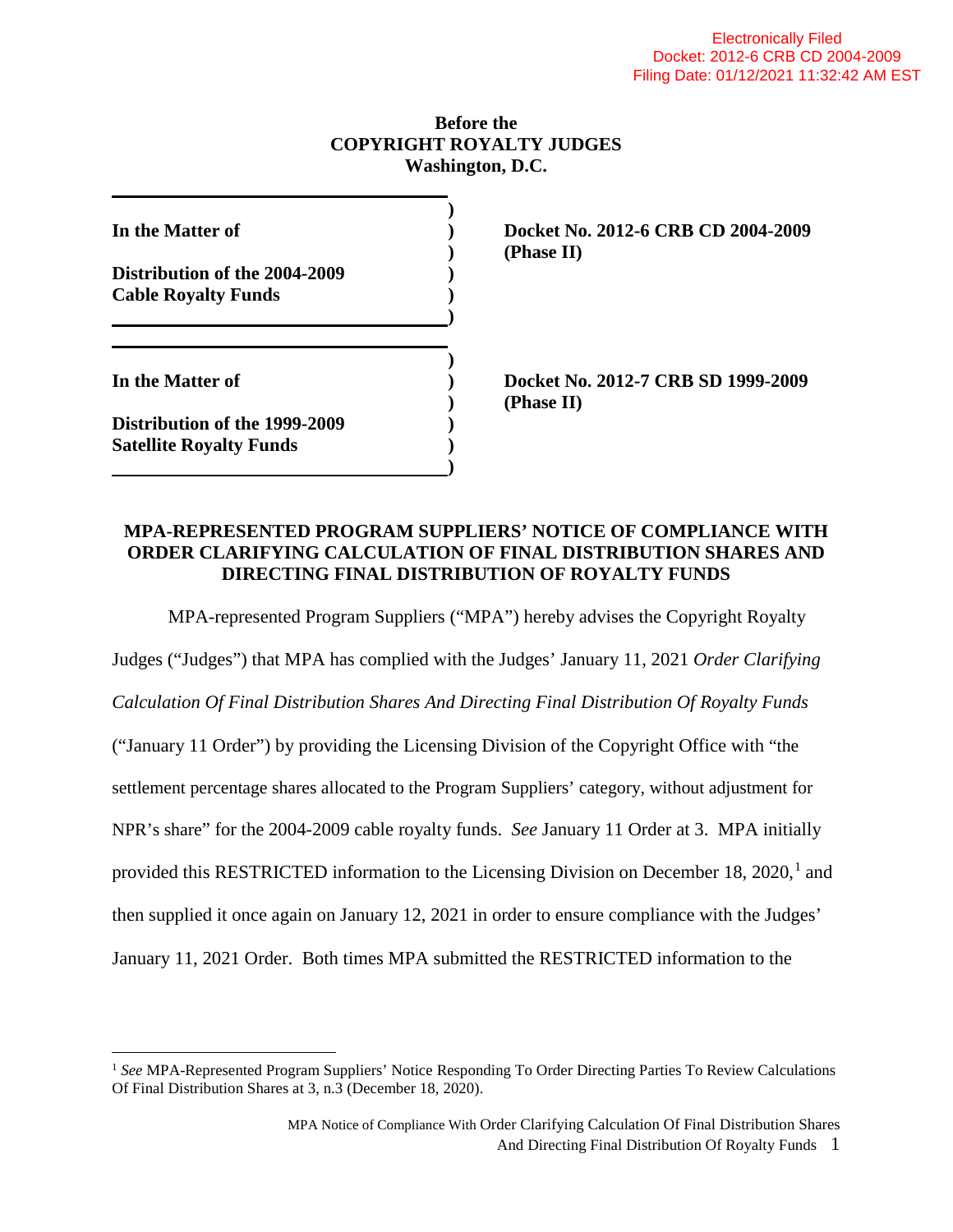Licensing Division under seal, subject to the Protective Orders that were issued in this

proceeding on July 1, 2014.

Respectfully submitted,

#### **MPA-REPRESENTED PROGRAM SUPPLIERS**

**\_\_\_\_\_\_\_\_\_\_\_\_\_\_\_\_\_\_\_\_\_\_\_\_\_\_\_\_\_\_\_\_\_\_\_\_\_\_\_\_\_\_\_**

*/s/ Lucy Holmes Plovnick*

Gregory O. Olaniran D.C. Bar No. 455784 Lucy Holmes Plovnick D.C. Bar No. 488752 MITCHELL SILBERBERG & KNUPP LLP 1818 N Street N.W., 7th Floor Washington, D.C. 20036 Telephone: (202) 355-7817 Fax: (202) 355-7887 goo@msk.com lhp@msk.com

Dated: January 12, 2021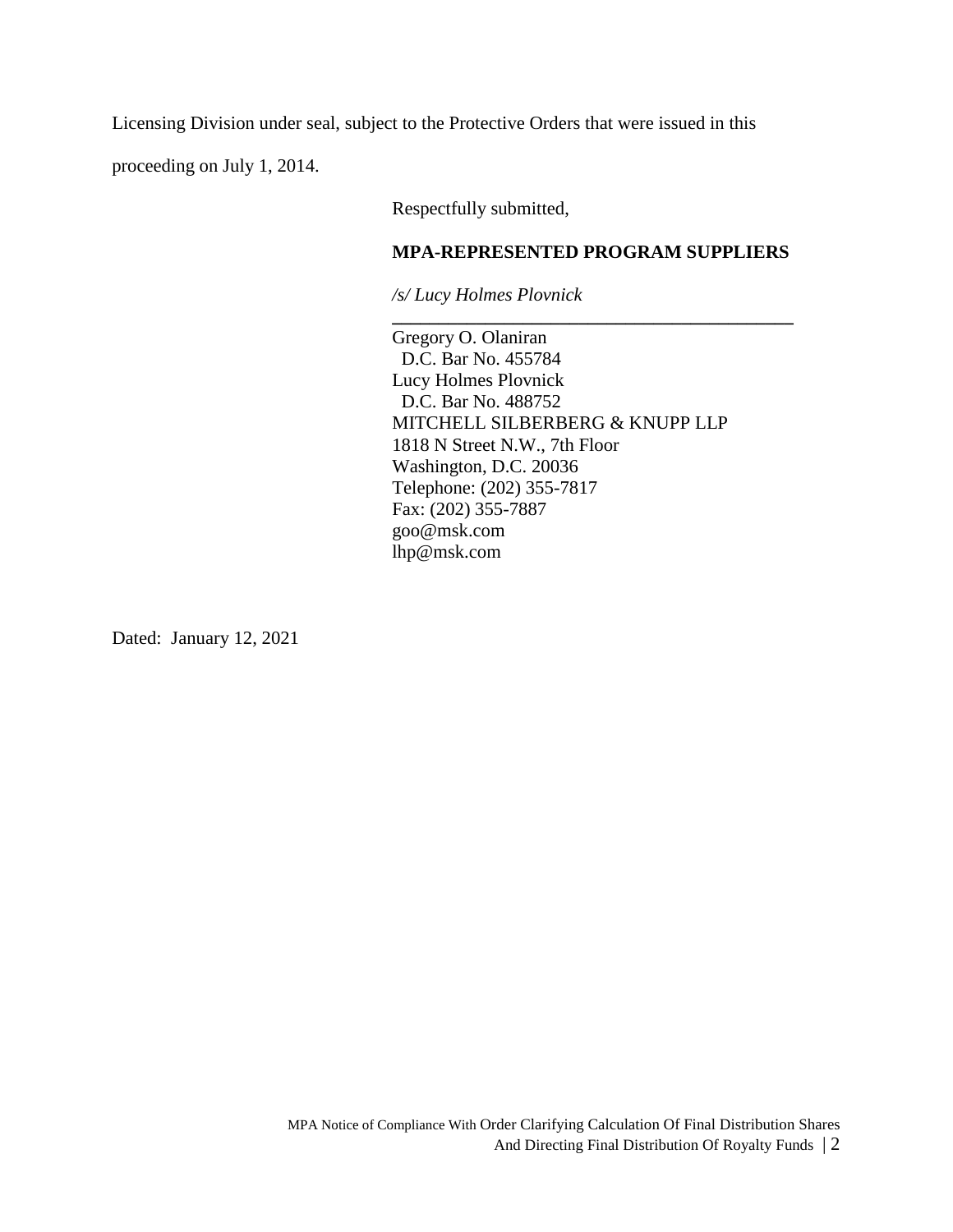## **CERTIFICATE OF SERVICE**

I certify that on January 12, 2021, I caused a copy of the foregoing to be served on all

parties registered to receive notice by eCRB by filing through the eCRB filing system.

*/s/ Lucy Holmes Plovnick*

\_\_\_\_\_\_\_\_\_\_\_\_\_\_\_\_\_\_\_\_\_\_\_\_\_\_\_\_\_

Lucy Holmes Plovnick